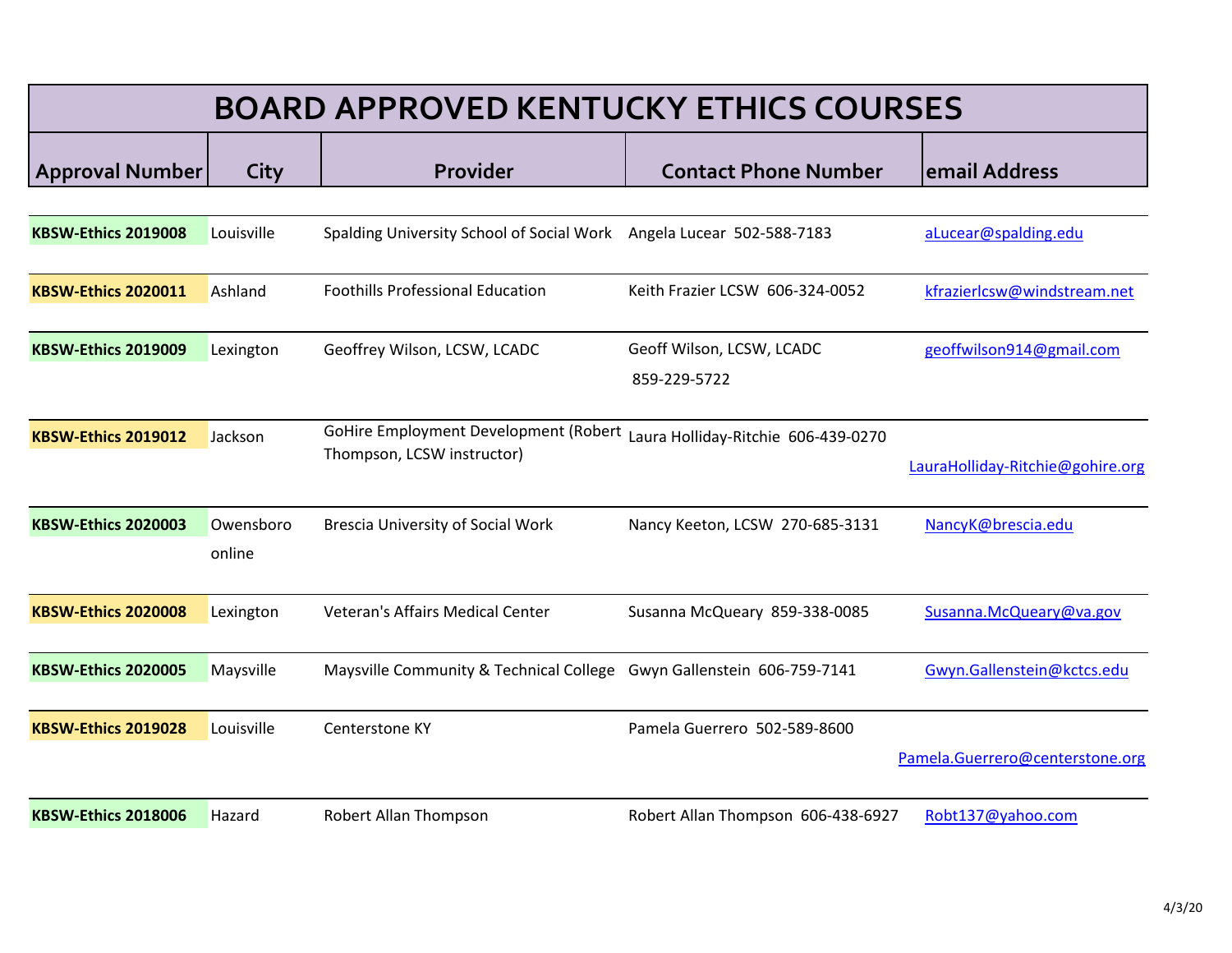| <b>KBSW-Ethics 2020006</b>            | Lexington             | <b>Edwin Hackney LCSW</b>                                            | Edwin Hackney LCSW 859-806-7770                               | Edwin@twc.com                    |
|---------------------------------------|-----------------------|----------------------------------------------------------------------|---------------------------------------------------------------|----------------------------------|
| <b>KBSW-Ethics 2020007</b>            | Louisville<br>online  | Bellarmine University (Vern Rickert, LCSW) Linda Bailey 502-272-8161 |                                                               | lbailey@bellarmine.edu           |
| <b>KBSW-Ethics 2020002</b>            | online                | Campbellsville Campbellsville University                             | Helen Mudd 270-789-5045                                       | HKMudd@campbellsville.edu        |
| <b>KBSW-Ethics 2019025</b>            | Louisville<br>webinar | Kent School of Social Work                                           | Jessica Ballinger 502-852-4769                                | Jessica.Ballinger@louisville.edu |
| <b>KBSW-Ethics 2019029</b>            | Cincinnati<br>online  | <b>Heisel &amp; Associates</b>                                       | James Heisel 513-271-3923                                     | jHeisel@heiselAndAssoc.com       |
| <b>KBSWSP-Ethics 2019058</b> Mayfield | online                | Hank Cecil, LCSW                                                     | Hank Cecil. LCSW 270-970-1624                                 | HACecil33@gmail.com              |
| KBSW-Ethics 2019024                   | Richmond              | <b>University Training Consortium</b>                                | Crystal Barger 859-661-2135                                   | crystal.barger@eku.edu           |
| KBSW-Ethics 2019027                   | Lexington<br>online   | University of Kentucky College of Social<br>Work                     | Jennifer Hubbard 859-257-2035<br>Melissa Segress 859-257-2035 | JenniferK.Hubbard@uky.edu        |
| KBSW-Ethics 2019022                   | Murray                | Merry Miller, LCSW                                                   | Merry Miller 270-767-0019                                     | merrym@twc.com                   |
| <b>KBSW-Ethics 2020001</b>            |                       | Bowling Green John Sivley LCSW                                       | John Sivley LCSW 270-991-5646                                 | DrJohnSivley@gmail.com           |